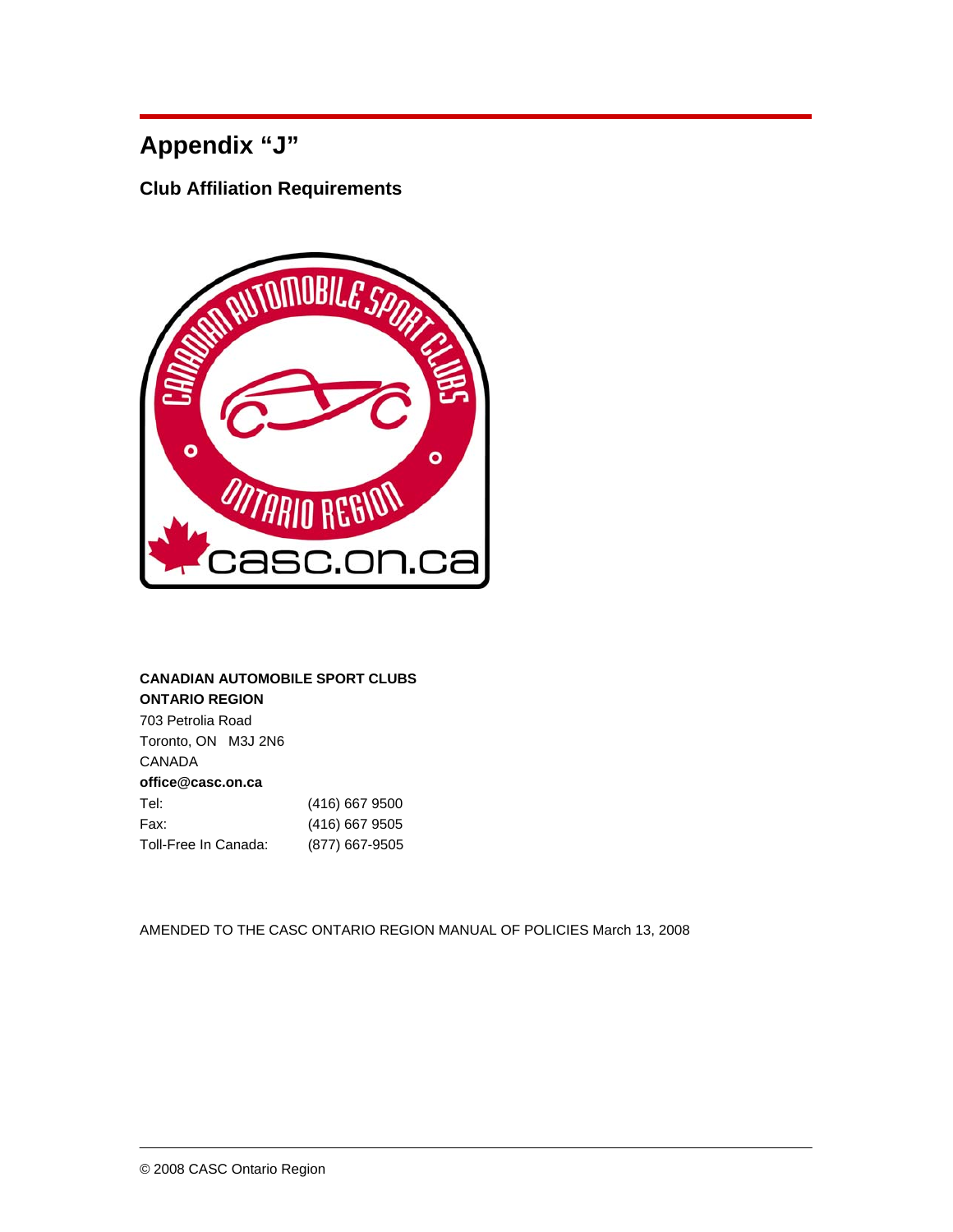## **CONTENTS**

# PURPOSE OF CLUB AFFILIATION POLICIES

The purpose of the Club Affiliation Policies for CASC-OR is as follows;

- Ensure that affiliated clubs have structures and aims that are consistent with those of CASC-OR
- Verify that clubs receiving the benefit of affiliation continue to meet the requirements of affiliation on an ongoing basis
- Verify that the information on club directors and officers is correct and up to date for insurance purposes

#### REQUIREMENTS FOR INITIAL AFFILIATION

Clubs must be registered as either Ontario or Canadian non-profit corporations located within Ontario, maintaining a schedule of regular meetings held under observance of common procedural practice.

On applying for affiliation, a club must provide

- A copy of the club's constitution and letters patent.
- A copy of the club's bylaws.
- A cheque payable to CASC-OR for the annual affiliation fee (the amount current fee can be obtained by contacting the CASC-OR offices).
- A copy of a resolution duly approved by members of the Club, written on Club letterhead and signed by the Secretary, similar to the following: "The (club) desires affiliation with CASC-OR, and will abide with the rules and regulations of CASC-OR as now recorded or as may be recorded from time to time. The (club) further agrees to pay to CASC-OR the affiliation fee as set by CASC-OR."
- An updated club member list, including all relevant contact information for each member.
- Minutes of at least 4 club meetings

Clubs that have existed for under a year or which have not yet held four club meetings can be affiliated on a probationary basis. CASC-OR voting and other privileges are held from a club until the end of its probationary period.

When affiliating, clubs must purchase Directors and Officers insurance as instructed by CASC-OR and forward a copy of the insurance certificate to the CASC-OR offices.

### MAINTAINING AFFILIATED STATUS

In order to maintain its affiliated status, each affiliated club must annually provide the following to CASC-OR on a date set by the CASC-OR Board of Directors.

- Proof of their current incorporation status (as required by Ontario and Canadian law)
- A copy of the club's current bylaws
- The names and full contact information for the current members of the club's board of directors (as specified in the club's bylaws)
- The club's current membership information
- Proof of D&O insurance
- Current CASC-OR affiliation fees

Affiliated clubs shall advise CASC-OR in writing of any changes to the composition of their board of directors during the calendar year.